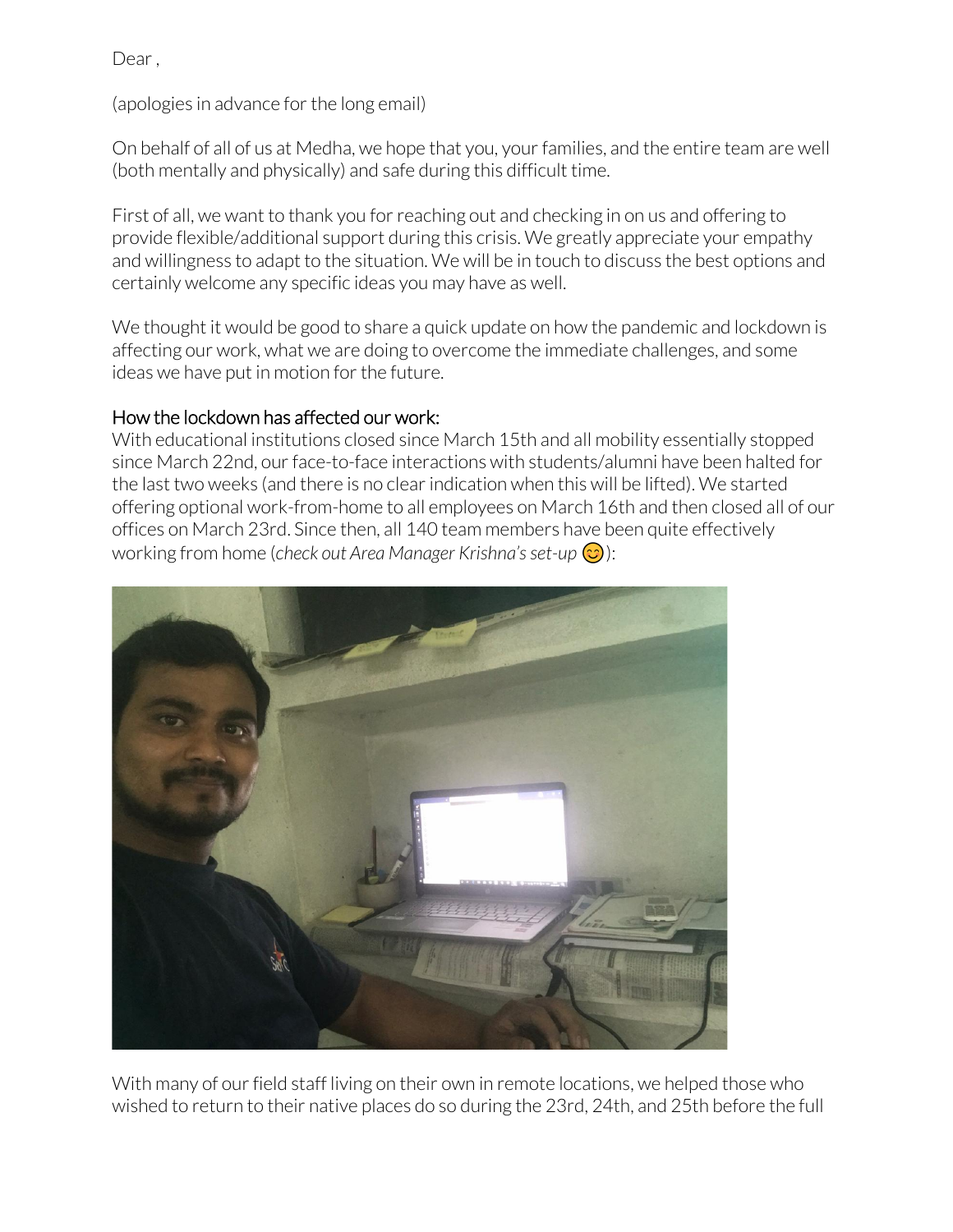lockdown came into effect. So far, the response and activity from the team have been incredible…

## What we are doing to overcome the immediate challenges:

With face-to-face interactions out of the question, like many, we have aggressively turned to video conferencing, WhatsApp, and the good ole' phone call as a means to keep in touch with our students/alumni, continue to deliver value and learning opportunities, and most importantly, support them in whatever way possible during this crisis. In the last week alone, we have engaged over 650 students/alumni through:

- Seven industry talks for more than 110 students. Professionals from Infosys, Piramal Foundation, and Talview participated.
- Resume writing, mock interview and career counseling sessions for more than 250 students. Including a ['video resume'](https://medhacorp-my.sharepoint.com/:v:/g/personal/cturillo_medha_org_in/EQWL-BKHb0hBljuTopPTgvQBocvaMJ7r4nVpLXRc-fOlyw?e=LFRWzF) session with the HR Manager at Brand Factory.
- Four [Rubaru reunions](https://www.tiktok.com/@medhaorg/video/6809194452205210882?u_code=d9ccfkgdacgae9&preview_pb=0&language=en×tamp=1585389790&user_id=6761663800271012869&utm_source=copy&utm_campaign=client_share&utm_medium=android&share_app_name=musically&share_iid=6808156899340371713&source=h5_m) for more than 60 alumni.



• Connecting more than 200 students to online portals for work from home opportunities, five of whom have already been selected for internships.

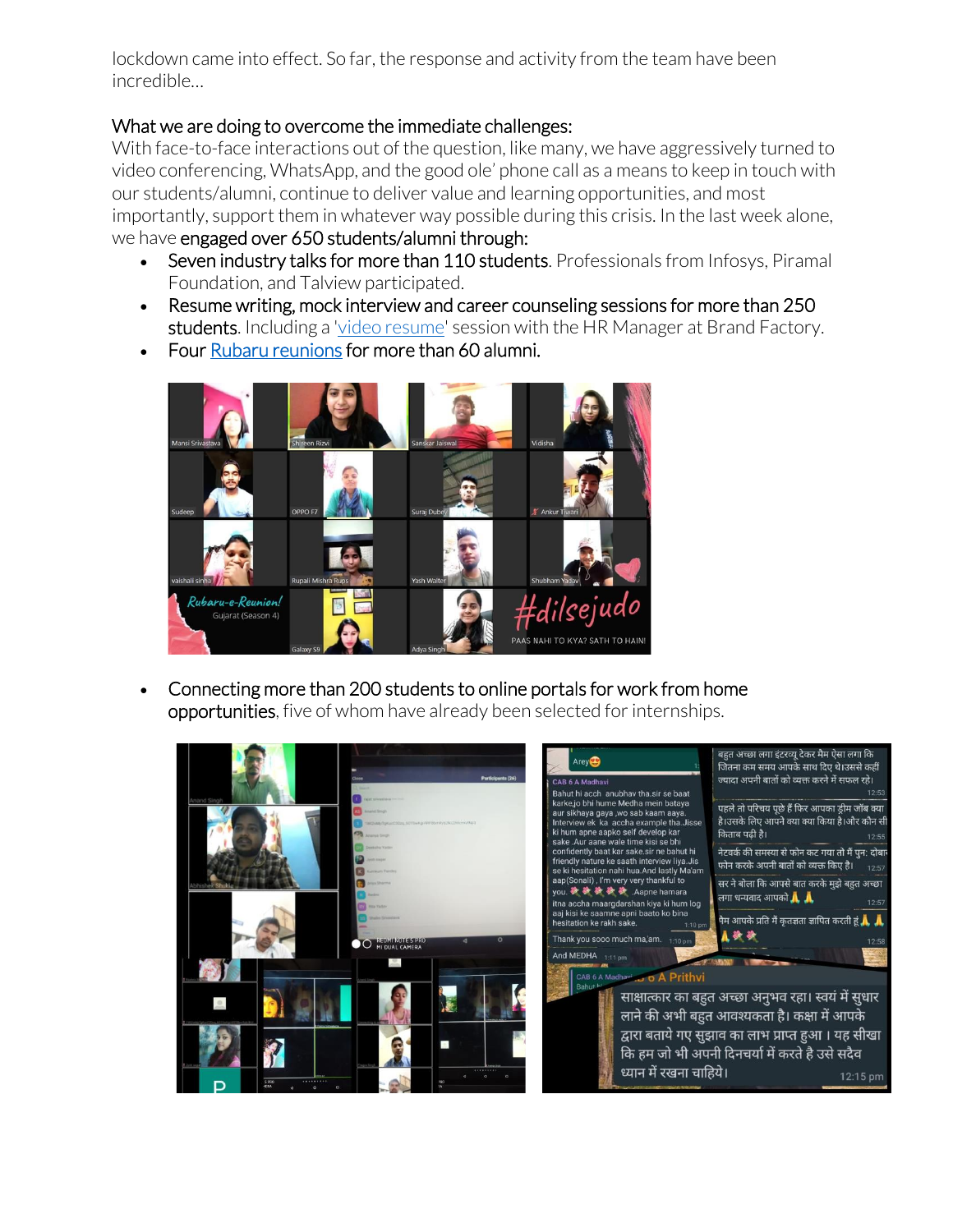## Also, we have developed an entirely online version of our Career Advancement Bootcamp

(CAB) to ensure existing students can complete the required modules to get certified (*see [lesson plans and guidelines](https://medhacorp-my.sharepoint.com/:b:/g/personal/cturillo_medha_org_in/Ea6uQSOdBFJHjfVFcNHV1BcB_zS3K09SvLziTEHyxST-Kw?e=zFyjeM)*).

Despite the very challenging circumstances, it is heartening to see the entire team rally around one another and find innovative ways to continue to prepare our students for their lives after school. What we have discovered is that in many ways, our mission is even more important during this incredibly uncertain time, as young people face more anxiety and doubt regarding what their futures may look like.

## Some ideas we have put in motion for the future:

In addition to this immediate response, there are few ideas the crisis has sparked that we are starting to act on (necessity truly is the mother of invention):

1. Creatively building a databank of online learning content by and for our students/alumni. In addition to curating existing content that is relevant for our students/alumni, we have launched a competition to generate learning content from our Student Relationship Managers and shortly this will be expanded to our students and alumni as well.



- 2. Designing virtual job fairs and placement drives. We are evaluating existing technologies and perhaps adding this functionality to our Meet platform to organize and hold job fairs and placement drives online.
- 3. Increasing the pool of remote and work-from-home opportunities. As mentioned above, work on this front has already started, and in many ways has been growing the last couple of years, but we are dedicating more resources to finding and matching students/alumni to work-from-home opportunities. Like demonetization did for the digital wallet space, we believe this extended lockdown will be a strong impetus to an already growing work-from-home segment of jobs.
- 4. Last but not least, this has also prompted us to think about what more we can do as an organization and community to help those most affected by this crisis. As you know,